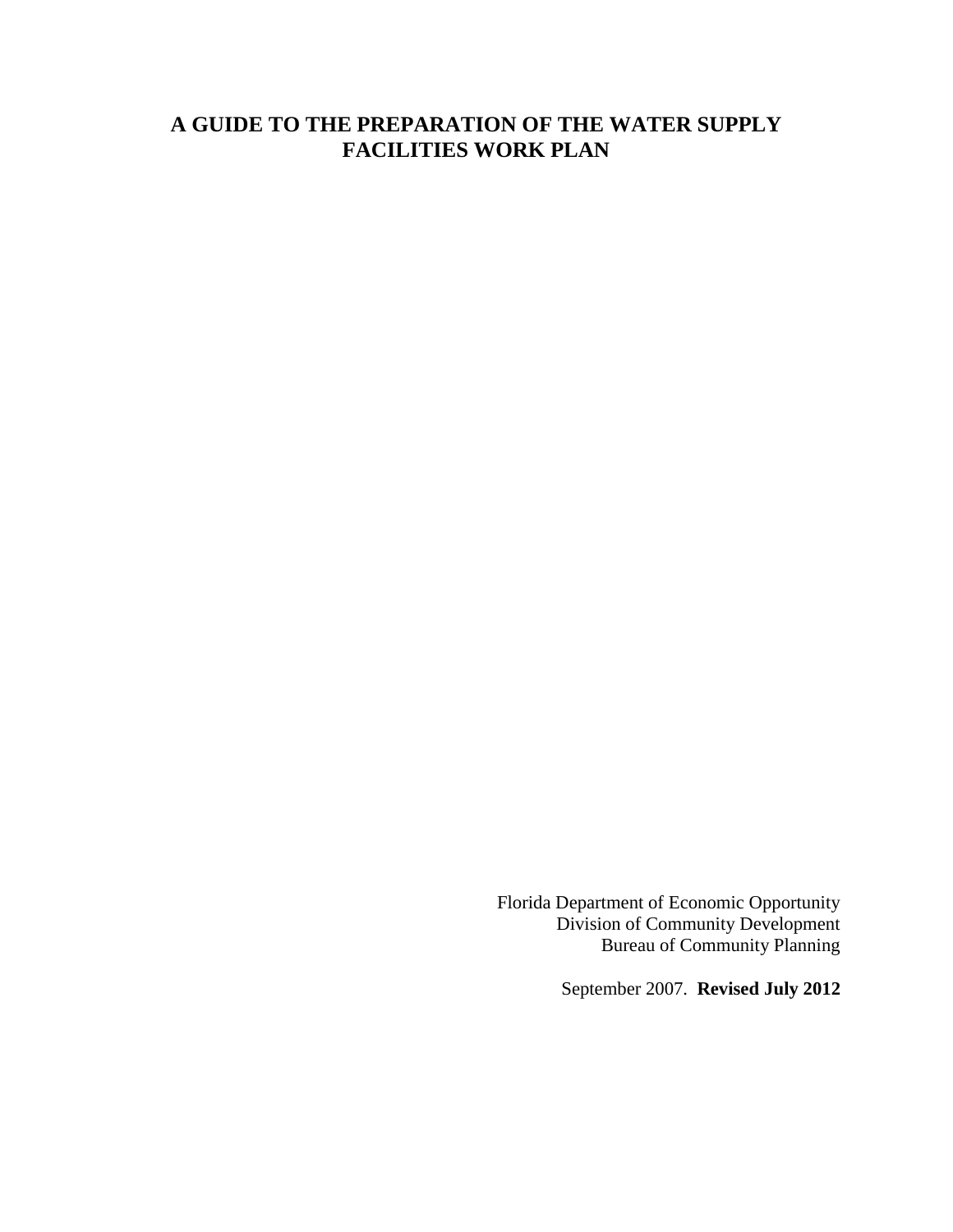# **A. INTRODUCTION**

All water management districts have determined that portions of their districts will have insufficient supplies of water from traditional sources (typically groundwater) over the next 20 years to meet the demands of both their growing population and the environment and agriculture. In order to ensure adequate water supplies, the Legislature has established a coordinated planning process between regional water supply plans prepared by the water management districts pursuant to Chapter 373, Florida Statutes (F.S.), and comprehensive plans prepared by local governments pursuant to Chapter 163, Part II, F.S. Under these laws, local governments must address in their comprehensive plans the water supply sources necessary to meet and achieve existing and projected water use demand for the established planning period, considering the applicable regional water supply plan prepared pursuant Section 373.709, F.S. [Section 163.3167(9), F.S.]

Section  $163.3177(6)(c)3$ , F.S., requires local governments within areas projected to have insufficient supplies of water from traditional sources to amend their comprehensive plan: (1) to incorporate the alternative water supply project or projects selected by the local government from those identified in the regional water supply plan pursuant to s. 373.709(2)(a) or proposed by the local government under s. 373.709(8)(b); and (2) to adopt a work plan, covering at least a 10-year planning period, for building public, private, and regional water supply facilities, including the development of alternative water supply projects and conservation and reuse, which are necessary to serve existing and new development. Once adopted, the work plan must be updated within 18 months after the water management district updates the regional water supply plan, which typically occurs every five years.

This Guide has been prepared to help local governments understand their responsibilities regarding water supply and facilities planning. It addresses the scope and content of the water supply work plan; the data and analysis needed; and the sources of information available for the preparation of the work plan. In addition to this Guide, we have prepared another technical assistance document (*A Guide to the Data and Analysis to Support Comprehensive Plan Amendments*) which explains the water supply and water facilities data and analysis that should be included with proposed future land use map amendments.

# **B. STATUTORY REQUIREMENTS**

Those local governments required to adopt a water supply work plan must comply with the following statutory requirements for water supply and facility planning:

- 1. Coordinate appropriate aspects of their comprehensive plan with the appropriate water management district's regional water supply plan. [Section 163.3177(4)(a), F.S.]
- 2. Revise the Potable Water Sub-Element to adopt a water supply facilities work plan covering at least a 10-year planning period to meet existing and projected demand. The work plan should address those water supply facilities for which the local government has responsibility and include the facilities needed to develop alternative water supplies.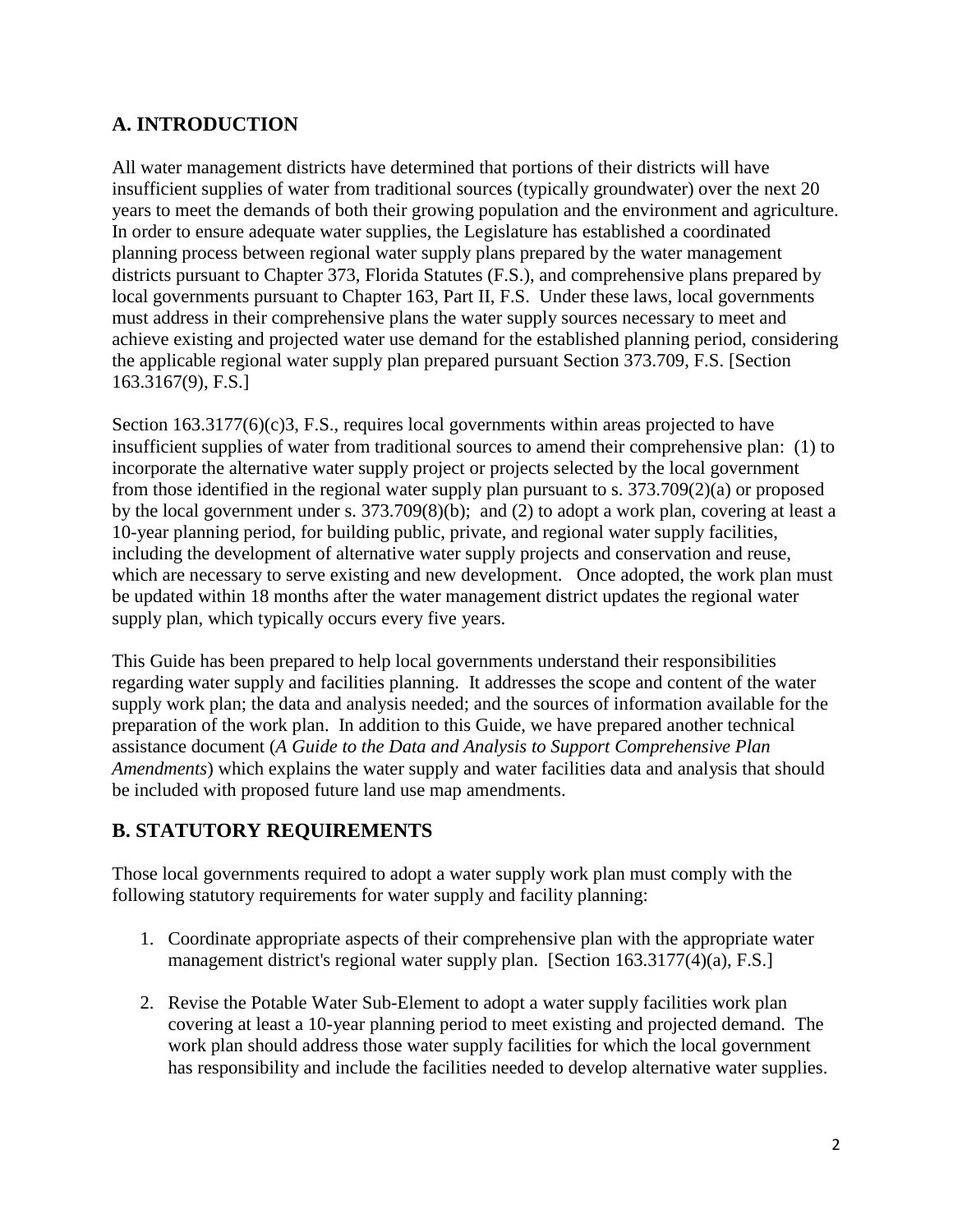The work plan should also identify conservation and reuse measures to meet future needs. [Section 163.3177(6)(c), F.S.]

- 3. Revise the Conservation Element to assess current and projected water needs and sources for at least a 10-year planning period. The analysis must consider the existing levels of water conservation, use, and protection and the applicable policies of the water management district, and the district's approved regional water supply plan. In the absence of an approved regional water supply plan, the analysis must consider the district's approved water management plan. [Section 163.3177(6)(d)3, F.S.]
- 4. Revise the Capital Improvements Element to identify capital improvements projects to be implemented in the first 5 years of the work plan for which the local government is responsible, including both publicly and privately funded water supply projects necessary to achieve and maintain adopted level of service standards; and adopt a 5-year schedule of capital improvements to include those projects as either funded or unfunded, and if unfunded, given a level of priority for funding. [163.3177(3)(a)4, F.S.]
- 5. Revise the Intergovernmental Coordination Element to adopt principles and guidelines to be used to coordinate the comprehensive plan with the regional water supply authority (if applicable) and with the applicable regional water supply plan. [163.3177(6)(h)1, F.S.]
- 6. During the Evaluation and Appraisal review, determine if comprehensive plan amendments are necessary to reflect statutory changes related to water supply and facilities planning since the last update to the comprehensive plan. If necessary, transmit the amendments to incorporate the statutory changes as appropriate. [Section 163.3191(1) and (2), F.S.]

# **C. PREPARING THE WATER SUPPLY WORK PLAN**

# **1. Work Plan Objective**

As set forth in Section 163.3177(6)(c), F.S., the water supply work plan must incorporate the traditional and alternative water supply sources identified in the regional water supply plan, or proposed by the local government under Section 373.709(8)(b), F.S., to meet existing and projected needs for at least a 10-year period. The work plan must identify the capital improvements that will be needed to develop, treat, and deliver those alternative supplies. It must also include conservation measures and reuse supplies that can be used to offset demand for new water. The capital improvements needed in the first five years of the work plan must be included in the 5-year schedule of capital improvements.

### **2. Coordination with Water Management Districts**

When preparing the work plan, the local government should coordinate with the water management district regarding population and water demand projections, areas to be served, the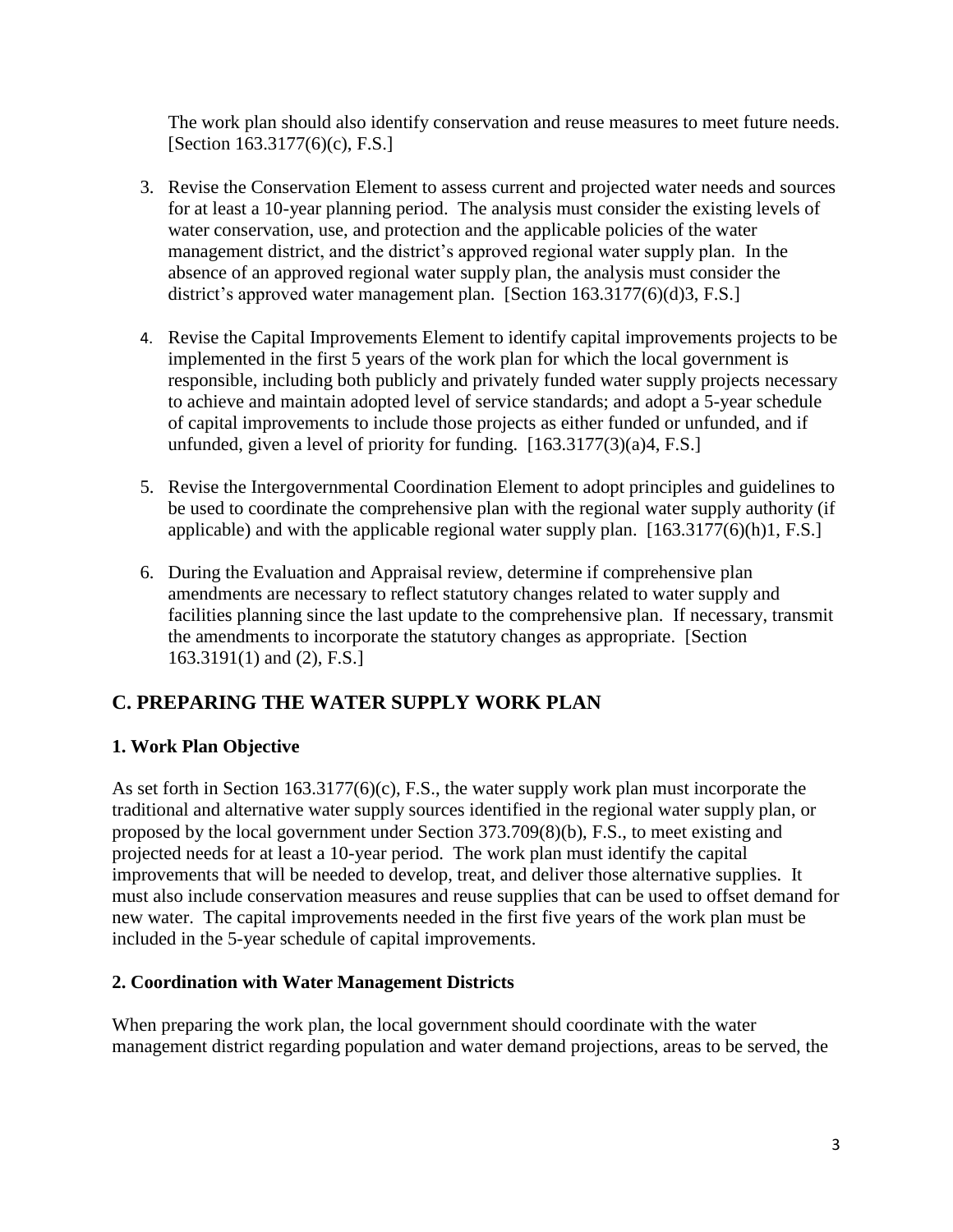availability of traditional and alternative water supplies, bulk sale agreements, and water conservation and reuse strategies necessary to meet projected demand.<sup>1</sup>

### **3. Coordination with Water Suppliers**

In addition to coordinating with the water management district, each local government should also coordinate the work plan with local water utilities that supply water to the community. This could be the water utility of another local government, a private water supplier, a regional water supply authority, or some combination thereof. Section 163.3177(6)(c), F.S., encourages local governments, public and private utilities, regional water supply authorities, special districts, and water management districts to cooperatively plan for multijurisdictional water supply facilities that are sufficient to meet projected demands for established planning periods, including the development of alternative water sources to supplement traditional sources of groundwater and surface water supplies.

# **4. Define Extent of Responsibility**

 $\overline{a}$ 

Each local government should determine the extent of its responsibility in the planning, financing, construction and operation of the water supply facilities that will serve the community, whether the facilities will be provided by the local government's utility, a regional water supply authority, or another public or private water supplier. The local government's responsibility can range from none to total control of the withdrawal, treatment and distribution of potable water and reclaimed water. If the local government provides water supply and facilities to other jurisdictions, the work plan must also address the services provided outside of the local government's jurisdiction. Where the local government does not have responsibility itself for the water supply and facilities within its jurisdiction, it still must ensure its water supply and facilities needs are adequately addressed by the provider(s). To the extent the provider is another local government, then it should ensure that the other local government includes within its work plan adequate supplies and facilities to serve it. To the extent the water supply and facilities provider is a private entity or an independent special district, then the local government receiving the services should submit with its work plan a letter and supporting documentation from the provider confirming the availability of adequate sources of water, considering the applicable regional water supply plan, and the necessary facilities to serve the local government. The documentation should include any agreement that the local government may have with the water supplier showing that provision has been made for its existing and projected water supply and facilities needs. Section 5 of the Guidebook describes three scenarios of a local government's responsibility in the preparation of the work plan. In addition, examples of adopted comprehensive plans amendments incorporating the water supply facilities work plan for each of the three scenarios are attached (see **Appendix A**). Regardless of the level of responsibility the local government has for providing water supplies and facilities, all local

 $<sup>1</sup>$  At a minimum, local governments must base their population projections on the medium population</sup> projections prepared by the University of Florida, Bureau of Economic and Business Research, or population projections generated by the local government based upon a professionally acceptable methodology. The projections must include both permanent and seasonal residents. [Section 163.3177(1)(f)3, F.S.]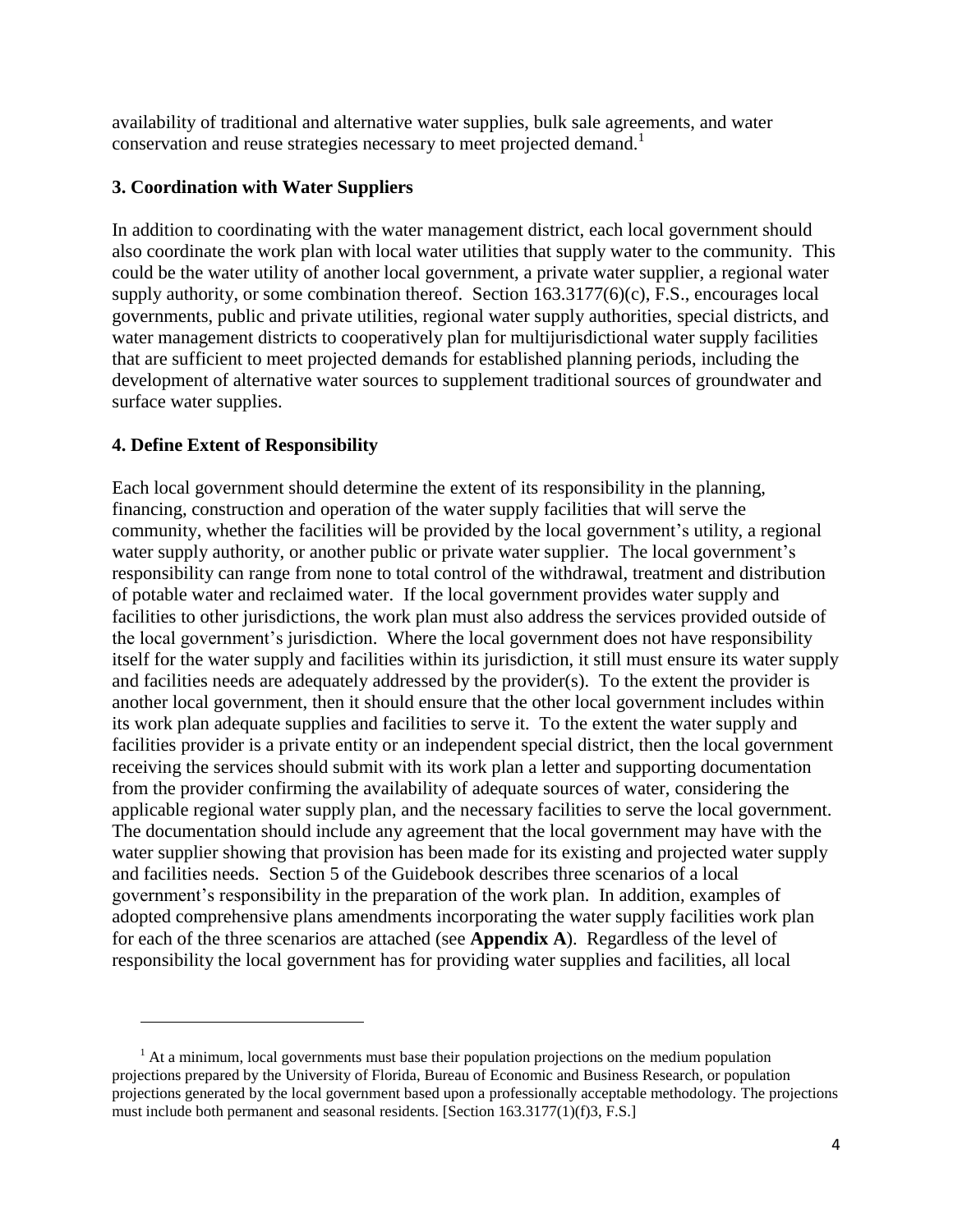governments have a responsibility to adopt policies in their comprehensive plan to conserve water and to require the use of reclaimed water when it is available.

### **5. Data and Analysis**

Like all comprehensive plan amendments, the water supply facilities work plan must be based upon information relevant to the local government's circumstances. Thus, the content of the work plan will vary depending on the degree to which the local government owns or operates the water supply facilities serving its residents. Three common water supply situations are presented here, as well as the data and analysis the local government needs to base its water supply facilities work plan upon for each situation. As described in the preceding Section, each local government should determine the extent of its responsibility in the planning, financing, construction and operation of the water supply facilities that will serve its community and base its water supply facilities work plan upon relevant data and analysis as described here.

# **5.1. Local Governments with Sole Responsibility for their Water Supply Facilities**

For local governments that have sole responsibility for the water supply facilities serving their residents, the data and analysis must include:

- a. **Population and Water Demand Projections** Project water demand for at least a 10 year period based on the local government's existing and future service area boundary (which may include areas served outside its jurisdiction). Determine the extent to which reuse and conservation would reduce demand during the period covered by the water supply plan. The projected water demand should be based on permanent and seasonal population, it should use adopted level of service standard to project the demand, and it should be coordinated with the water management district's demand projections for the area served by the local government.
- b. **Service Area Boundary** Map(s) showing existing and future service area boundaries, including reuse service area boundaries. The service area map should identify existing self-supplied systems within the service area boundary. If the local government is a supplier for areas outside of its jurisdiction, the service area boundary should include those areas.
- c. **Existing Water Supply and Facilities**<sup>2</sup> Include a thorough inventory and capacity analysis of the components of the existing water supply sources and facilities, including reuse water. This inventory forms the basis for determining the quantity of water that the local government can produce and the identification of the major facility improvements that would be needed to meet future demand. The following data and analysis must be included:

 $\overline{\phantom{a}}$  $2^2$  The term "water supply facilities" means a system of infrastructure designed to collect, treat, or distribute water, and includes water wells, treatment plants, reservoirs, distribution mains, and reuse facilities.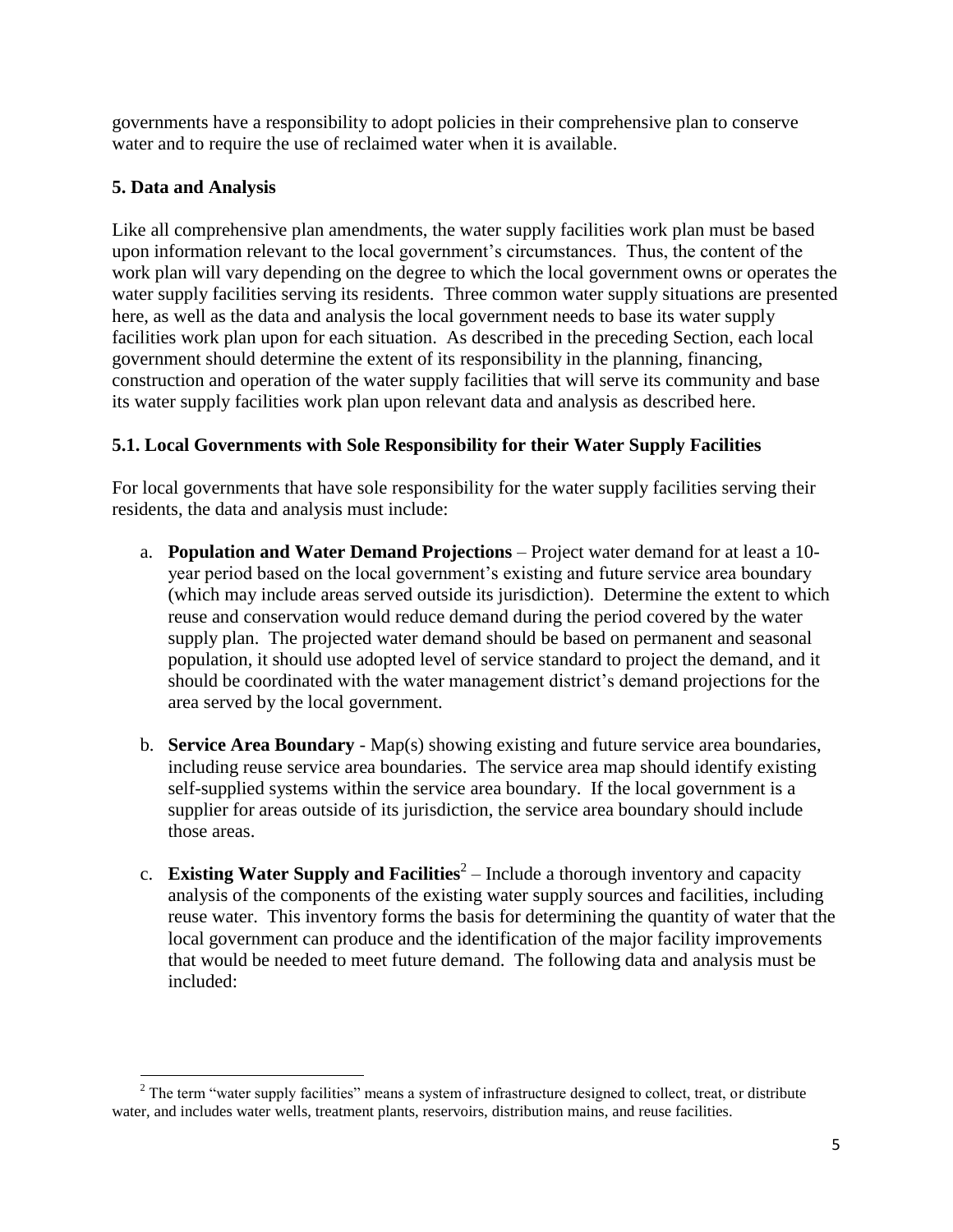- 1. Water sources (traditional and alternative), including groundwater, surface water, aquifer storage and retrieval, reuse, conservation, desalination, and bulk purchase agreements
- 2. Map(s) showing the general location of water sources<sup>3</sup>
- 3. Design capacity of the production facilities, such as wells and reservoirs
- 4. Current permitted consumptive use (CUP) by water source
- 5. Design capacity of the treatment facilities and map(s) showing the general location of facilities
- 6. Design capacity of storage facilities and map(s) showing the general location of facilities
- 7. Design capacity of reuse facilities and areas served
- 8. Major components of the water distribution facilities
- d. **Future Need** Determine whether additional water supplies and facilities are needed to meet future demand, based on the water demand and supply analysis. The following table illustrates a convenient format for comparing projected demand, facility capacity and permit conditions. As shown, the table reveals the need to increase permitted withdrawals to accommodate anticipated growth for the 10-year period of 2012 through 2022.

|                                          | 2012    | 2017      | 2022     |
|------------------------------------------|---------|-----------|----------|
| <b>Population Served</b>                 | 3,073   | 3,598     | 3,955    |
| Avg. Daily Demand (GPD)                  | 479,388 | 546,896   | 593,250  |
| Demand per Capita (GPD)                  | 156     | 152       | 150      |
| <b>Available Facility Capacity (GPD)</b> | 700,000 | 700,000   | 700,000  |
| Facility Capacity Surplus (Deficit)*     | 220,612 | 153,104   | 106,750  |
| Permitted Amount (GPD Annual Avg.)       | 500,000 | 500,000   | 500,000  |
| Permitted Surplus (Deficit)**            | 20,612  | (46, 896) | (93,250) |

 $GPD =$  Gallons per Day

 $\overline{\phantom{a}}$ 

\* Calculated by subtracting Average Daily Demand from Available Facility Capacity

\*\* Calculated by subtracting Average Daily Demand from Permitted Amount

#### **5.2. Local Governments with Partial Water Supply Responsibility**

For local governments which own or have responsibility for some, but not all of the water supply facilities within their jurisdictions, the data and analysis must address both the areas served by the local government itself and the areas served by other supplier(s), as follows:

**5.2.1 Local Government Service Area:** For the area(s) served by the local government, the work plan should address all of the data and analysis listed under Section 5.1 above.

**5.2.2 Areas Served by Other Supplier(s):** For area(s) served by outside suppliers, the local government's water supply work plan must include a letter, along with supporting documentation from the water supplier(s), confirming the availability of adequate sources and

<sup>&</sup>lt;sup>3</sup> Some local governments have expressed security concerns about including detailed maps depicting the precise location of wells, treatment plants and other major water supply infrastructure components. As a result, maps depicting general locations are sufficient.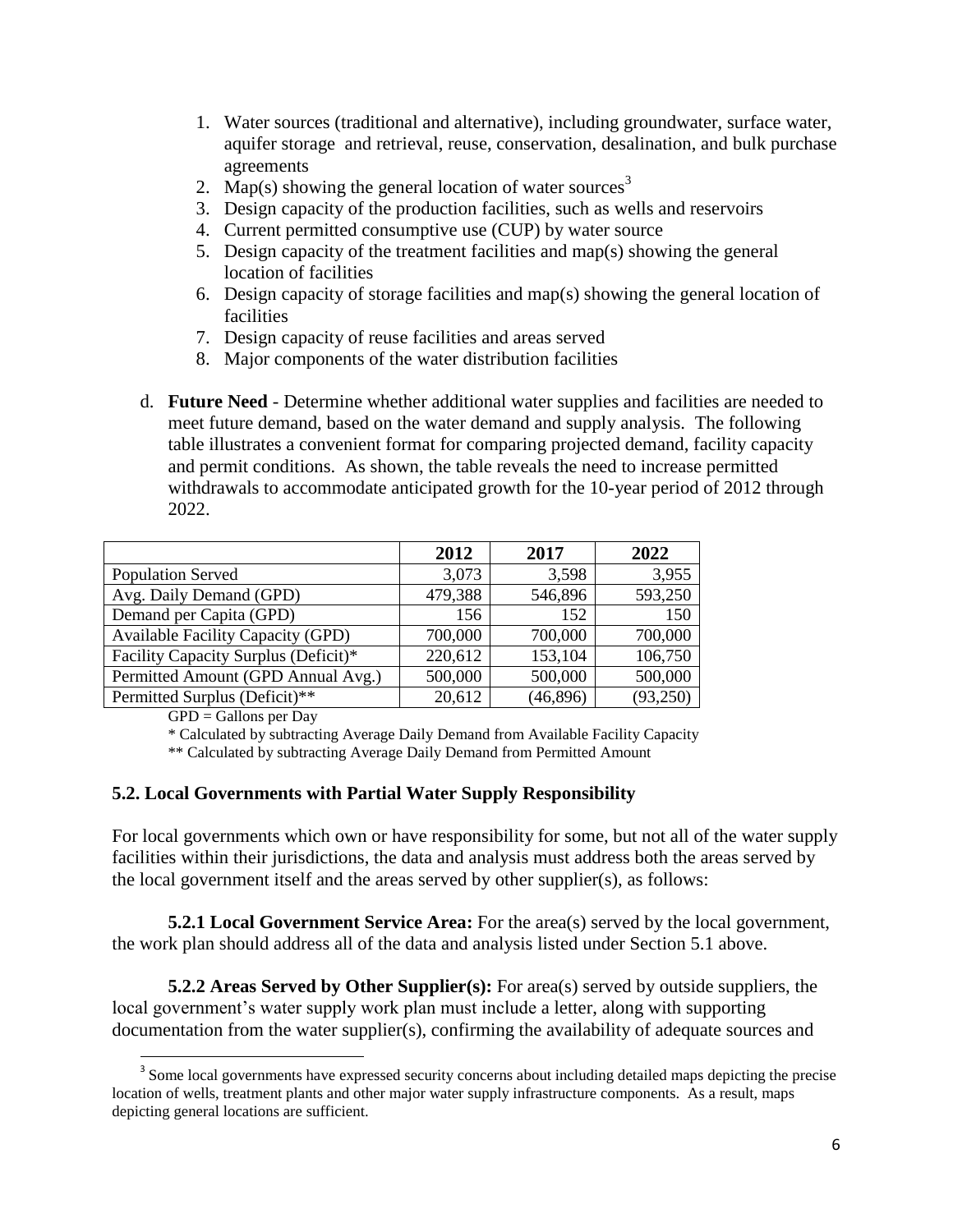the necessary infrastructure to serve the projected water demand. If the supplier is another local government, that local government's water supply work plan demonstrating that it has the capacity or plans to provide adequate capacity, is sufficient documentation. If the supplier is a regional water supply authority, then its water supply plan is sufficient documentation.

# **5.3 Local Governments with No Water Supply Responsibility**

For local governments having no responsibility for water supply or water facilities within their jurisdiction, the water supply work plan will be more abbreviated, and consist of the following data and analysis to ensure that its water needs for the planning period covered by the work plan will be met by the supplier(s):

- a. **Population and Water Demand Projections** Project water demand for at least a 10 year period. Determine the extent to which reuse and conservation would reduce demand during the period covered by the water supply work plan. The projected demand should be based on permanent and seasonal population.
- b. **Information from Water Supplier(s)** The local government's water supply work plan must include a letter, along with supporting documentation from the water supplier(s), confirming the availability of adequate sources and the necessary infrastructure to serve the projected water demand. If the supplier is another local government, that local government's water supply work plan demonstrating that it has the capacity or plans to provide adequate capacity, will be sufficient documentation. If the supplier is a regional water supply authority, then its water supply plan will be sufficient documentation.

# **6. Capital Improvements**

Based on the data and analysis developed in Section 5, the water supply work plan should next identify major capital improvements (for which the local government is responsible) that are necessary to develop, treat, and distribute the traditional and alternative sources of water for the period covered by the work plan. If the local government is a service provider for areas outside of its jurisdiction, the work plan should identify the capital improvements that will be needed to serve existing and planned development within the entire utility service area. Those capital improvements which are needed in the first 5 years to implement the work plan must be adopted into the 5-year schedule of capital improvements. The cost for the improvements must be identified as either funded or unfunded; if unfunded, then the level of priority for funding must be given. Funding provided through an interlocal agreement, or by private contributions through an enforceable development agreement, must be identified in the schedule.

### **7. Water Conservation and Water Reuse**

Water conservation and reuse are critical components in meeting the existing and future water supply needs. Therefore, and consistent with Section  $163.3177(6)(c)3$ , F.S., the water supply facilities work plan must: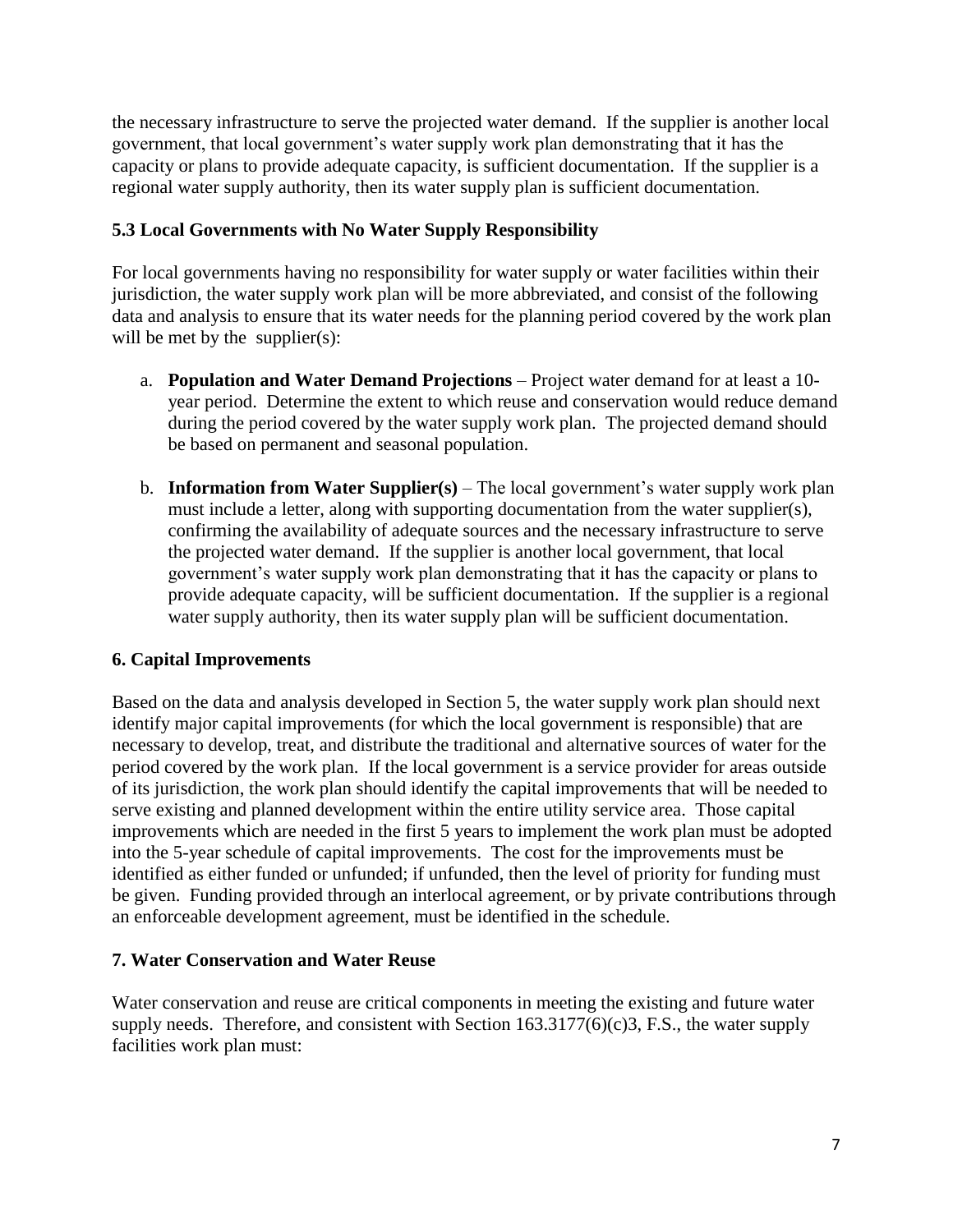- 1. Identify current and future programs and measures that the local government is implementing or will implement to promote water conservation and reuse, including those programs that apply jurisdiction-wide and those that apply to particular service areas or specific water users. Programs or projects for water conservation and reuse that local governments could consider, consistent with the rules and consumptive use permitting process of the applicable Water Management District, include the following:
	- Efficient irrigation measures, such as soil moisture and rain sensor devices
	- Landscaping/Xeriscaping regulations and guidelines
	- Low impact development techniques
	- **Plumbing fixtures requirements, such as low-flow showerheads**
	- Water meter management
	- Water conservation rate structure
	- Leak detection program/Regular audits of water transmission and storage facilities
	- Determination of the feasibility of reuse/reclaimed water programs and projects, including the cost of upgrading the existing waste water treatment plant(s) or building a new treatment plant to produce reclaimed water; identifying potential users of reclaimed water; and the financial feasibility of reclaimed water to both the producer and the user
	- Water conservation and reuse education programs and community outreach
- 2. Identify the strategies for construction, extension, increase in capacity, and costs/funding of reuse and reclaimed water facilities
- 3. Identify the intergovernmental coordination mechanisms necessary for implementing regional water conservation and reuse programs
- 4. Assess how much of the future water demand will be reduced as a result of those water conservation and reuse programs offsetting projected potable water demand

[**Helpful Links:** The Department's Technical Assistance website provides links to water conservation and water reuse websites that might be useful to local governments]

#### **8. Goals, Objectives, and Policies**

In compliance with the statutory requirements and based upon the data and analysis, the comprehensive plan should be amended to include goals, objectives and policies to implement the water supply facilities work plan. Listed below are examples of policies selected from water supply work plans of local governments across the state.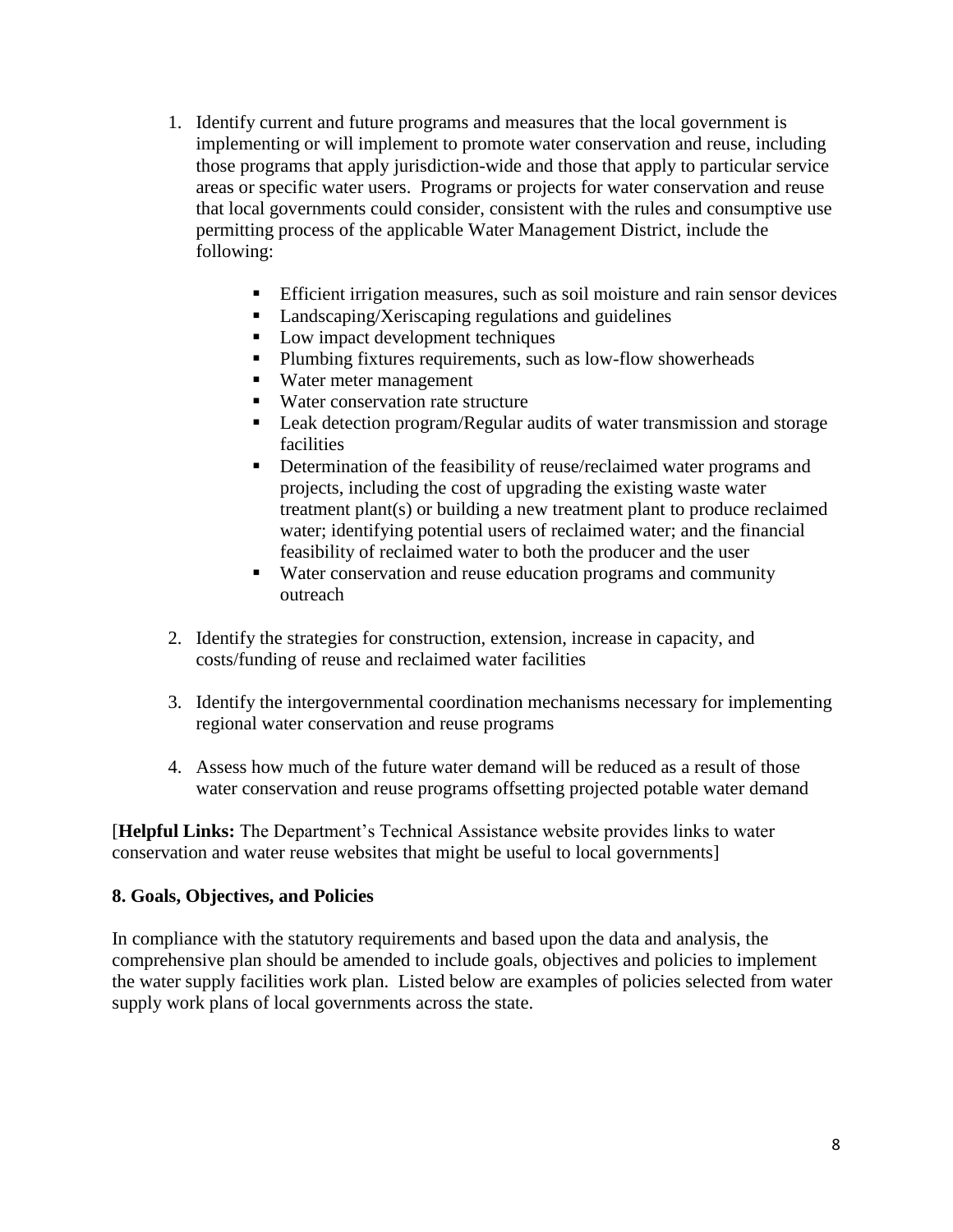### **Availability of Water Supply and Water Supply Facilities**

- Maintain adequate water treatment and distribution facilities, take steps to reduce demand for potable water, and secure sufficient funds to provide water to meet existing and future needs
- Track current water demand and outstanding commitments in order to determine the availability of adequate water supply and facilities for existing and future developments
- Ensure that adequate water supplies and facilities shall be in place and available to serve new development no later than the issuance of a certificate of occupancy or its functional equivalent
- Prior to approval of a building permit or its functional equivalent, consult with water suppliers to determine whether adequate water supplies will be available to serve the new development no later than the anticipated date of issuance of certificate of occupancy or its functional equivalent
- Participate in developing alternative water sources and alternative water supply facilities pursuant to guidance of the Water Management District

# **Water Conservation**

- Reduce per capita water usage from the current *xxx* gallons per capita per day to *xxx* gallons per capita per day by year *20yy* as indicated in the Water Supply Facilities Work Plan. The strategies to achieve this reduction will be implemented through water conservation measures, such as rate structure, aquifer storage and recovery, water reuse, and consumer education
- Require Water Wise vegetation for landscaping in all new developments and redevelopment projects; require the use of xeriscape landscaping techniques for all new developments and redevelopment; require all new development and redevelopment to utilize native drought tolerant landscaping
- Implement programs requiring or encouraging the use of water saving devices for irrigation systems and plumbing fixtures
- Conduct audits of water systems to determine areas that may be in need of repair and may be contributing to increased water consumption through leaking pipes, and prioritize needed improvements accordingly
- Encourage conservation of water sources by the enforcement of water restrictions of customers, monitoring of excessive water uses and other active measures to ensure that water is conserved and non-compliance is corrected, maintaining and implementing a water-conservation educational program, adoption of watering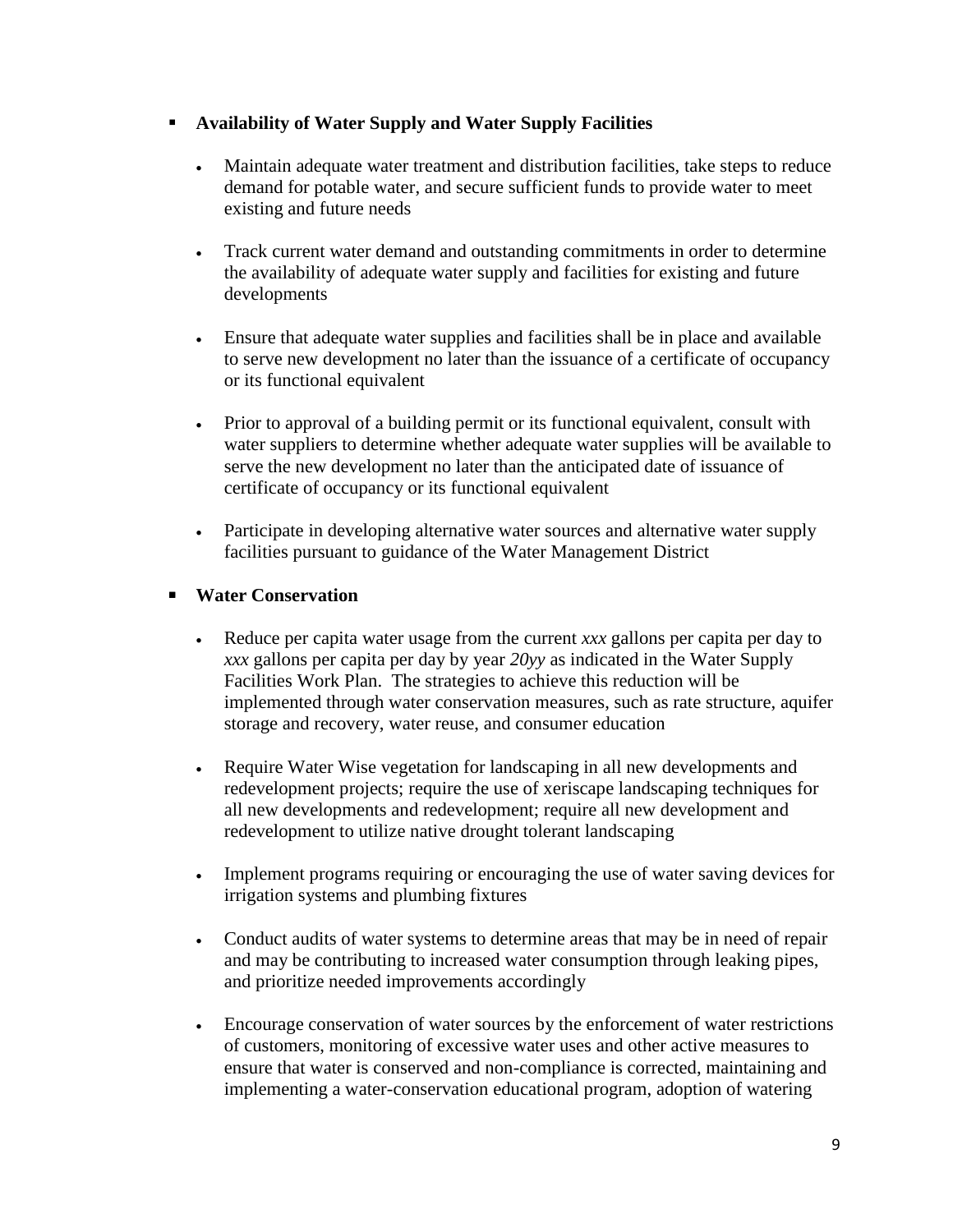restrictions, and requirement that reclaimed (non-potable) water be used by all customers when made available by the water utility provider

- Investigate strategies to further conserve water, such as incentives for low-impact water-efficient design practices, including water efficient appliances, and utilization of a water system conservation rate schedule structure
- The City will require each new development or substantial redevelopment project to construct an irrigation water distribution system and whenever feasible to connect to the City's existing reclaim water supply system. However, the City may accept an alternative supply for reclaim water augmentation and alternative irrigation water subject to review and approval by the City, including private systems
- Provide or expand public education program to encourage water conservation. At a minimum, the program will include:
	- o Water conservation messages in monthly utility bill and newsletter
	- o Regular updates regarding water conservation on the City's website
	- o Provision of water conservation signs in employee and public restrooms
	- o Provision of water conservation materials in City Hall and other City office buildings
- Coordinate with public entities, such as the Conserve Florida Water Clearinghouse (University of Florida), to obtain technical assistance in the collection of measurable baseline data that can be used to establish a set of benchmarks from which the effectiveness of the water conservation measures will be evaluated in the future
- Require the establishment of a water conservation plan for new subdivisions and planned unit developments. Each plan shall include at least one of the following: reuse of stormwater for irrigation or other non-potable water use, installation of low flow fixtures, installation of reuse dry lines, use of well water for irrigation, use of water-wise vegetation, annual water audits performed by a certified water auditor; or any other measure approved by the City

### **Water Reuse**

- Implement an incentive program to encourage replacement of potable water use with reclaimed water for irrigation purposes for at least *xxx* gallons per day by year *20yy*
- Expand existing reclaimed water system distribution network to serve additional large users and continue to reduce potable water usage for irrigation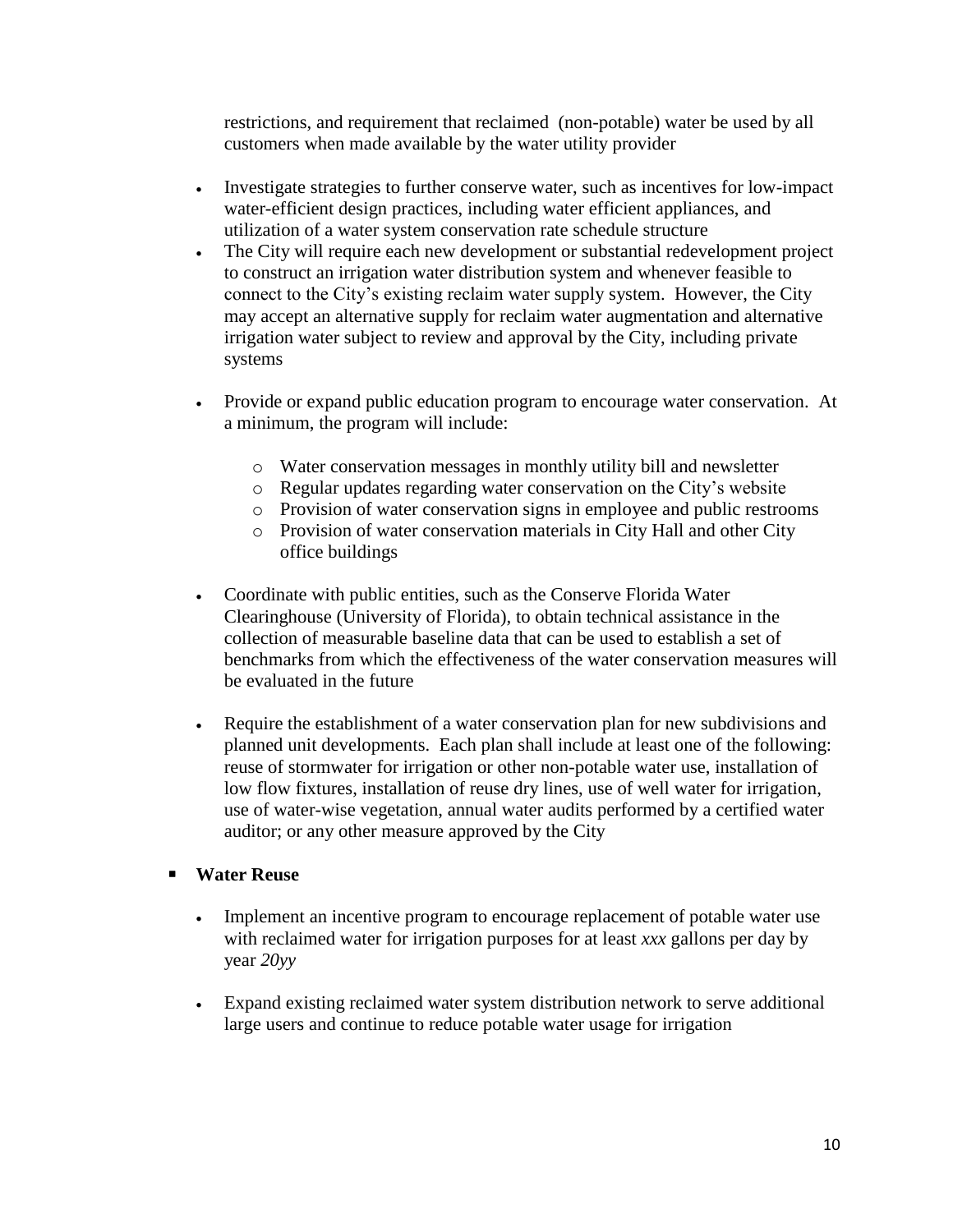- In addition to groundwater, future water needs shall be supplied from a variety of alternative sources, including reclaimed water and surface water where permitted and available
- Support the Water Management District's water reuse projects and implementation of new regulations and programs designed to increase the volume of reclaimed water used
- Implement a reuse dry-line program and require developers to install dry lines for reclaimed water when the availability of such facilities is imminent

# **Coordination with the Water Management District**

- Coordinate with the Water Management District to assure the consistency of the Work Supply Facilities Work Plan with the District's Regional Water Supply Plan, including population projections and other water demand and distribution factors
- Coordinate with the Water Management District regarding the District's water shortage conservation plans and strategies
- Coordinate with the Water Management District regarding the availability of alternative water supply sources
- Participate in the development and updates to the Water Management District's Regional Water Supply Plan and water supply development-related initiatives
- Coordinate with the Water Management District on reuse projects and programs

### **Coordination with Water Suppliers**

- Ensure that adequate water supplies and potable water facilities shall be in place and available to serve new development no later than the issuance of a certificate of occupancy or its functional equivalent.
- Prior to approval of a building permit or its functional equivalent, consult with water suppliers to determine whether adequate water supplies will be available to serve the new development no later than the anticipated date of issuance of certificate of occupancy or its functional equivalent
- Negotiate or renew interlocal agreements with water supply providers ensuring contractual agreement of the adopted level service standards, service areas, population projections, and time period for services provided
- Obtain from the water supplier a written statement regarding the current potable water demand, the availability of adequate water to meet the projected demand for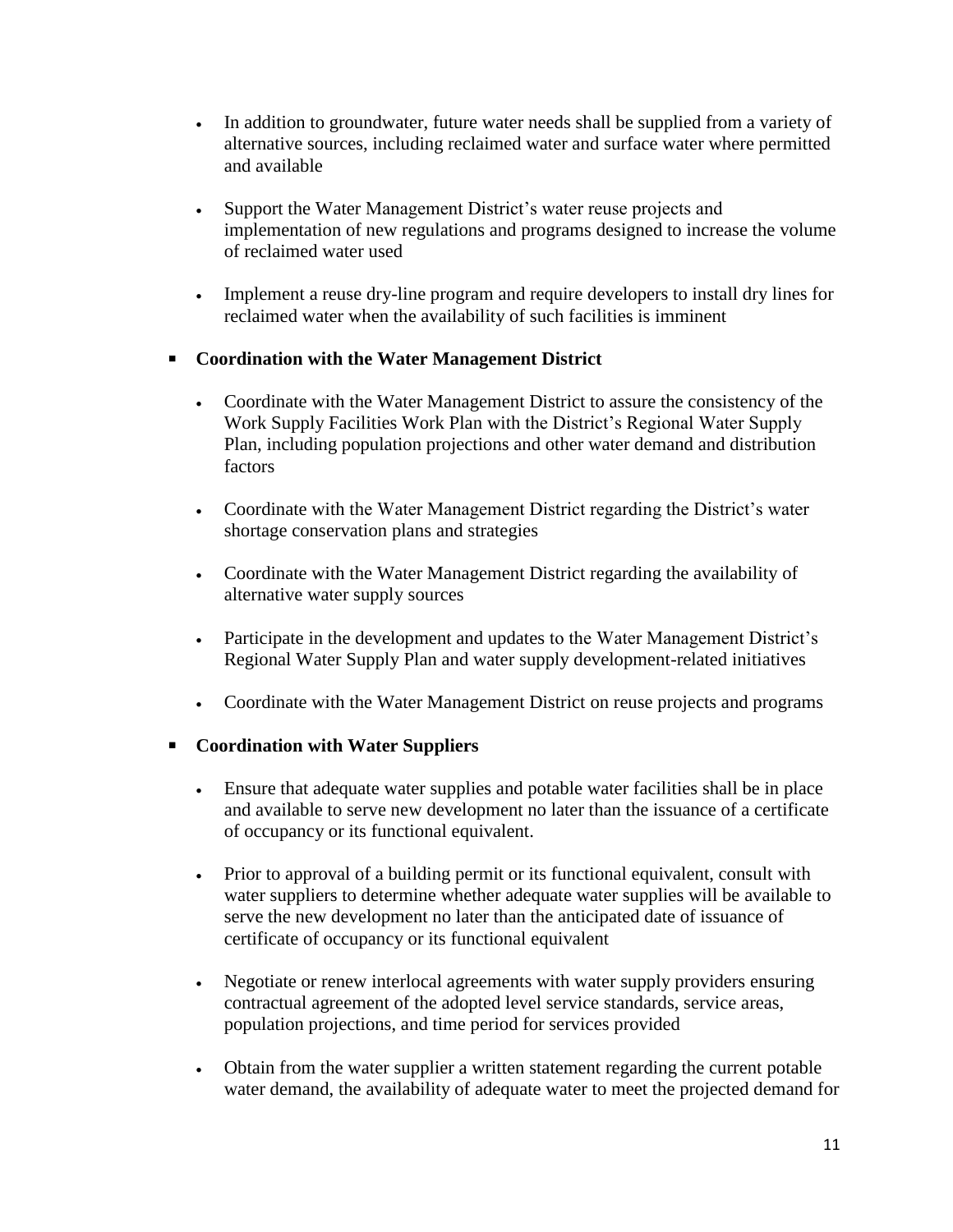the period covered by the Water Supply Facilities Work Plan, the amount of water withdrawals allowed and amount remaining through the consumptive use permit issued by the Water Management District, the capacity of available facilities

#### **Implementation of the Water Supply Facilities Work Plan**

- Implement the Water Supply Facilities Work Plan for at least a10-year planning period addressing water supply facilities necessary to serve existing and future development. The Work Plan will be updated within 18 months following an update of to the Regional Water Supply Plan. The Water Supply Facilities Work Plan is incorporated into the Comprehensive Plan by reference
- Assess annually the performance and effectiveness of the 10-Year Water Supply Facilities Work Plan and update the status of project development and potential funding sources, consistent with the corresponding Water Management District's Regional Water Supply Plan and the policies of this Comprehensive Plan in order to maximize the use of existing facilities and provide for future needs
- Utilize the Water Supply Facilities Work Plan to identify and plan for water supply sources and facilities needed to serve existing and new developments
- The City hereby adopts by reference the Water Supply Facilities Work Plan (WSFWP), dated *xxxx* (see Attachment A of the Potable Water Element), for a planning period of not less than 10 years. The WSFWP addresses issues that pertain to water supply facilities and requirements needed to serve current and future development within the City's water service area. The City shall review and update the WSFWP at least every 5 years. Any changes to occur within the first 5 years of the WSFWP shall be included in the annual Capital Improvements Plan update to ensure consistency between the Potable Water Sub-element and the Capital Improvements Element
- The Water Supply Facilities Work Plan shall be used to prioritize and coordinate the expansion and upgrade of facilities used to withdraw, transmit, treat, store and distribute potable water to meet future needs
- Consult with water suppliers regarding the feasibility of developing or extending reclaimed water to the City to be utilized for irrigation and other non-potable water uses
- Coordinate with wholesale customers to ensure compliance with the Water Supply Facilities Work Plan
- **Capital Improvements**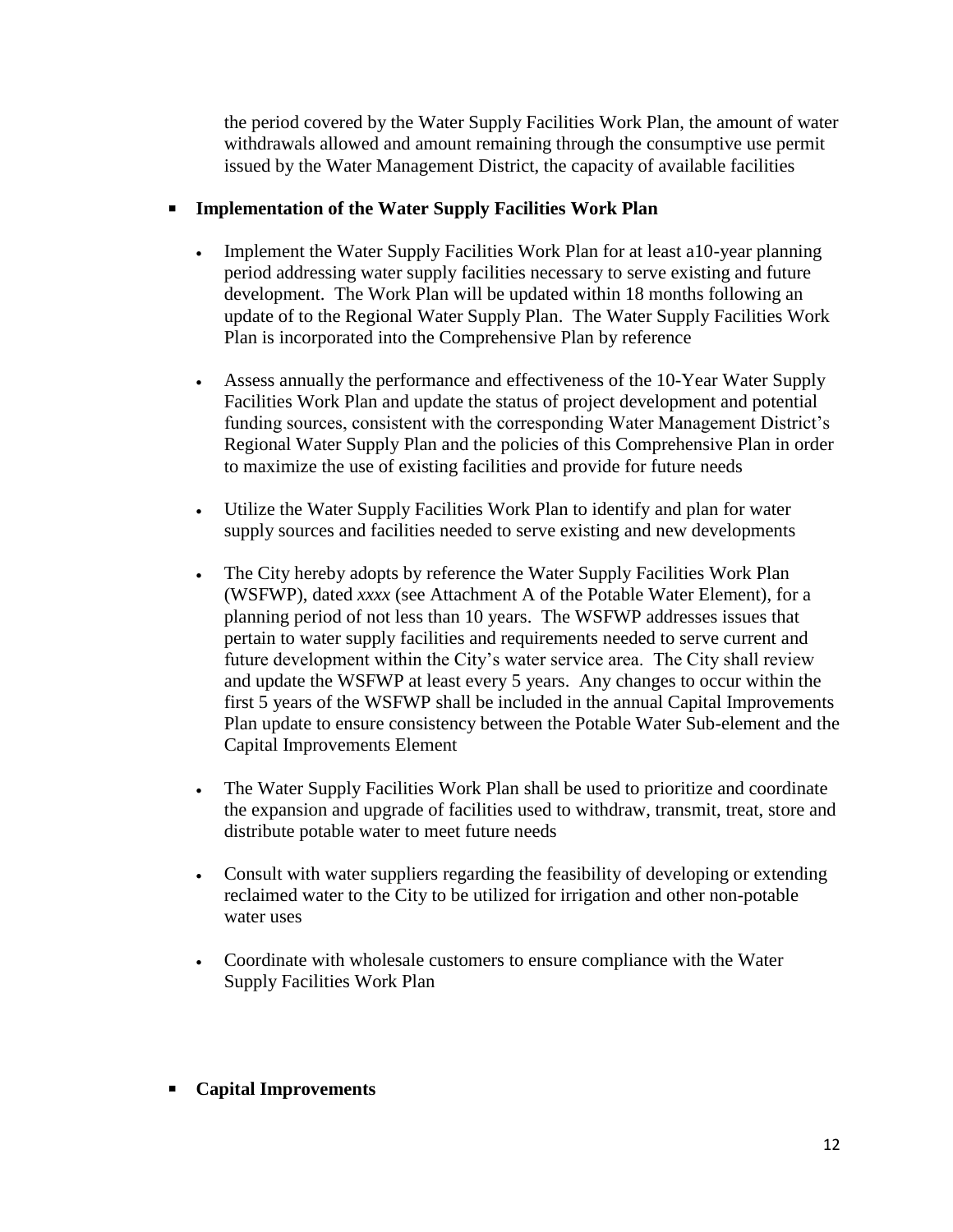- Explore and utilize various revenue sources to meet water systems maintenance, extension and upgrade, including:
	- o Grants (federal, state and regional grants)
	- o Loans
	- o Appropriations
	- o Impact fees/Development fees
	- o Other user fees and charges, such as retail user charges, service charges, hydrant rental, reclaimed water user charge, and connection fees
- Pursue grants for alternative water supply development
- Maintain an ongoing inventory of water supply facilities and a plan for improvements needed to support existing and future demand identified in the Water Supply Facilities Work Plan
- Review the Water Supply Facilities Work Plan annually together the Capital Improvements Program to include the water related projects identified for the first 5 years of the Water Supply Facilities Work Plan
- Capital projects scheduled in the first 5 years of the 10-Year Water Supply Facilities Work Plan shall be included in the Capital Improvements Element 5- Year Schedule of Capital Improvements. This schedule shall be updated annually, as necessary, to maintain consistency with the capital projects listed in the Water Supply Facilities Work Plan and within 18 months following an update to the Water Management District's Regional Water Supply Plan and subsequent revisions to the Water Supply Facilities Work Plan

#### **9. Format of the Water Supply Facilities Work Plan**

Generally, the work plan should consist of the following sections:

| Section 1 | Introduction – Purpose of the Work Plan; general description of how water              |
|-----------|----------------------------------------------------------------------------------------|
|           | service is currently provided in the community; description of the major features      |
|           | of the community's water system; anything else of a general introductory nature        |
| Section 2 | Data and Analysis (relevant to the Local Government as described in this Guide)        |
| Section 3 | Identification of the facilities that will be needed to develop, treat, and distribute |
|           | traditional and alternate supplies of water over the ten year period, as well as       |
|           | facilities needed to implement a reuse program                                         |
| Section 3 | Five year Schedule of Capital Improvements (for those facilities needed within         |
|           | the first five years)                                                                  |
| Section 4 | Goals, Objectives, and Policies                                                        |
|           |                                                                                        |

### **APPENDIX A**